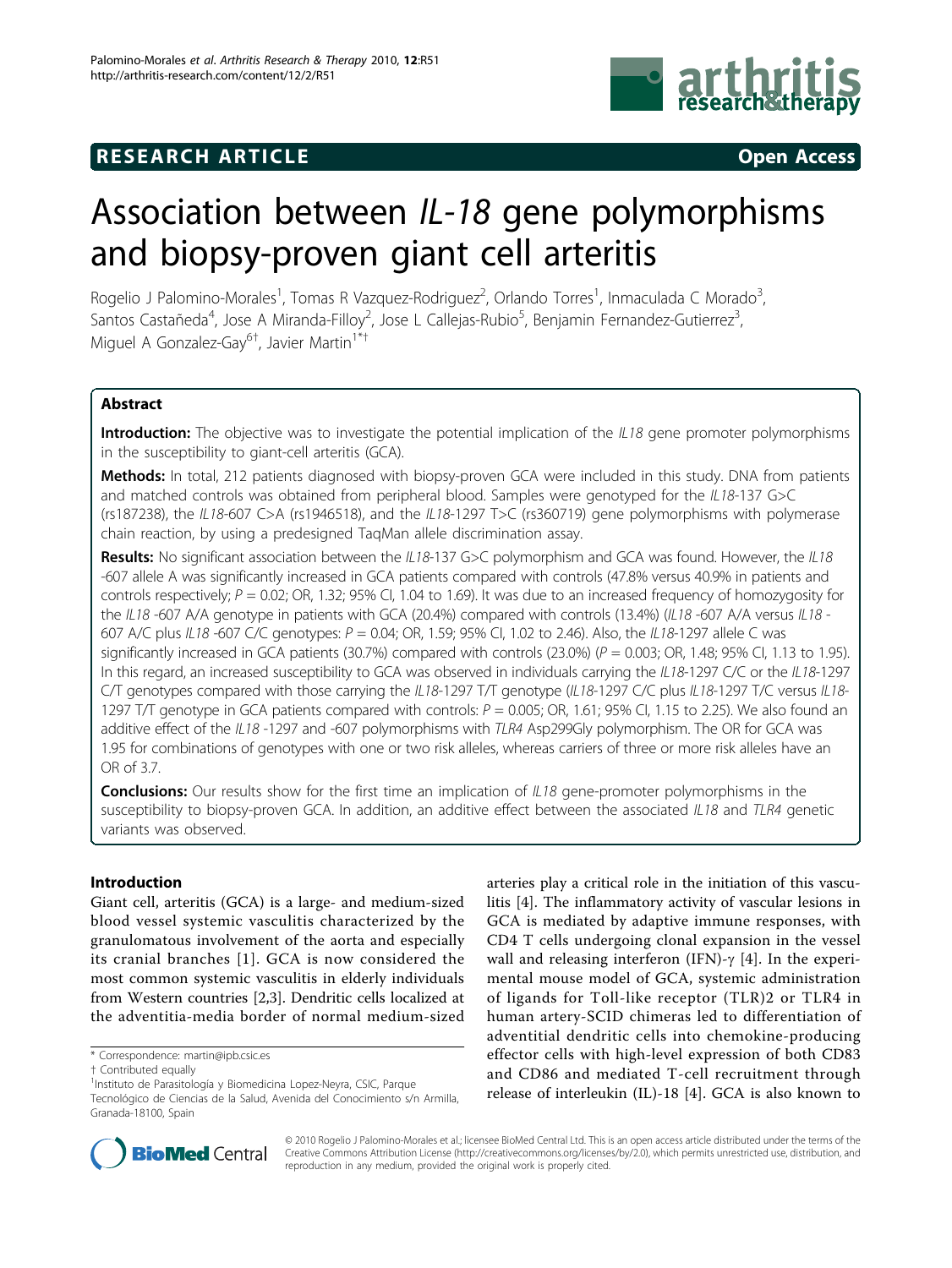be associated with upregulation of IFN- $\gamma$ , which is critically involved in modulating the process of intimal hyperplasia, leading to the severe ischemic complications observed in this vasculitis [\[5](#page-5-0)]. Interestingly, IFN- $\gamma$  activity is promoted by IL-18, a proinflammatory cytokine, member of the IL-1 cytokine family, which has been shown to exert innate and acquired immune responses [[6](#page-5-0),[7](#page-5-0)]. IL-18 is expressed by a wide range of immune cells [[8](#page-5-0)] and can mediate both Th1 and Th2 driven immune responses [[9](#page-5-0),[10](#page-5-0)]. Of potential implication in GCA, IL-18 in combination with IL-12, induces IFN- $\gamma$ production in Th1 cells, B cells, and natural killer cells, promoting Th1-type immune responses [[11,12\]](#page-5-0). However, IL-18 may also stimulate Th2 immune responses in the absence of IL-12 [[13,14](#page-5-0)].

GCA is a complex polygenic disease [[15](#page-5-0)]. Besides a strong association of GCA with genes that lie within the major histocompatibility complex (MHC) [[16-21](#page-5-0)], many other studies have shown the implication of genetic variants in key components of immune and inflammatory pathways in GCA susceptibility or clinical expression of this vasculitis [[21-34](#page-5-0)].

IL18 gene is located on chromosome 11q22.2-22.3 [[35\]](#page-6-0) and several polymorphisms within the *IL18* promoter gene have been associated with different inflammatory and autoimmune diseases [[36-43](#page-6-0)].

An important step forward in our understanding of the pathogenesis of autoimmune diseases may be to establish the presence of shared mechanisms that may lead to a variety of very different complex autoimmune diseases. Taking all these considerations together, in this study we sought to establish the potential role of three polymorphisms (-137, -607, -1297) within the promoter of the IL18 gene in the susceptibility to biopsy-proven GCA.

## Materials and methods Patients

In total, 212 patients diagnosed with biopsy-proven GCA and 405 controls were included in this study. All of the patients fulfilled the 1990 American College of Rheumatology criteria for the classification of GCA [[44](#page-6-0)]. Inclusion criteria [\[45\]](#page-6-0) and clinical features of the patient population were described previously [[46](#page-6-0)]. Also, definitions for specific features of the disease, such as polymyalgia rheumatica (PMR), visual ischemic complications, or other severe ischemic manifestations, have been previously described [[47](#page-6-0),[48](#page-6-0)]. In all cases, biopsy-proven GCA patients were initially treated with prednisone, 40-60 mg/day, for 3 to 4 weeks. Methyl-prednisolone boluses (1 g daily for 3 days) followed by 60-mg prednisone/day for 3 to 4 weeks were used in most patients who had visual ischemic complications or strokes. The prednisone dose was progressively

tapered until discontinuation. Apart from visual complications or strokes that were irreversible in some cases, other typical features of the disease such as headache, asthenia, jaw claudication, or PMR improved after corticosteroid therapy. A decrease of erythrocyte sedimentation rate was observed in all cases after the onset of corticosteroid therapy.

Patients and controls are Caucasians, with at least two previous generations born in the corresponding regions, and were included in this study after written informed consent. We obtained approval for the study from the local ethical committees.

## IL18 polymorphisms selection

Several variations within the IL18 gene promoter region are responsible for changes in the transcription rate [[49,50\]](#page-6-0). In the present study, we selected two functional IL18 promoter polymorphisms (IL18 -137 and -607), which were suggested to alter the IL18 promoter activity. To investigate further into genetic variants within the IL18 promoter region, we observed in the database [[51](#page-6-0)] a variant in this region that could have a potential role in IL-18 expression (IL18-1297 or rs360719). We also studied this polymorphism based on the minor allele frequency and its ability to bind the transcription factor Oct-1. Location of the polymorphisms site was based on the GenBank Accession Nos. [Genbank: AB015961] and [Genbank:BC007461] as the reference sequence. Interestingly, we recently confirmed that the IL18-1297 gene polymorphism has a functional association with systemic lupus erythematosus [\[52](#page-6-0)].

## IL18 genotyping methods

DNA was obtained from peripheral blood mononuclear cells, by using standard methods. The genotyping of the three IL18 polymorphisms was performed by using predesigned TaqMan SNP Genotyping Assays (Applied Biosystems, Foster City, CA), as previously described [[52\]](#page-6-0).

## Statistical analysis

We used the  $\chi^2$  test for Hardy-Weinberg equilibrium and statistical analysis to compare allelic and genotypic distributions. Genotype distribution was assessed by using the  $\chi^2$  test. Odds ratio (ORs) and 95% confidence intervals (95% CIs) were calculated according to Woolf's method by using the Statcalc program (Epi Info 2002; Centers for Disease Control and Prevention, Atlanta, GA, USA). P values < 0.05 were considered statistically significant. LD was calculated by using Haploview v 4.0. A logistic regression model was used to estimate genegene interaction between the IL18 and TLR4 SNPs and for the additive effects of the three SNPs. Fisher's Exact test was used to test for the difference in IL18 and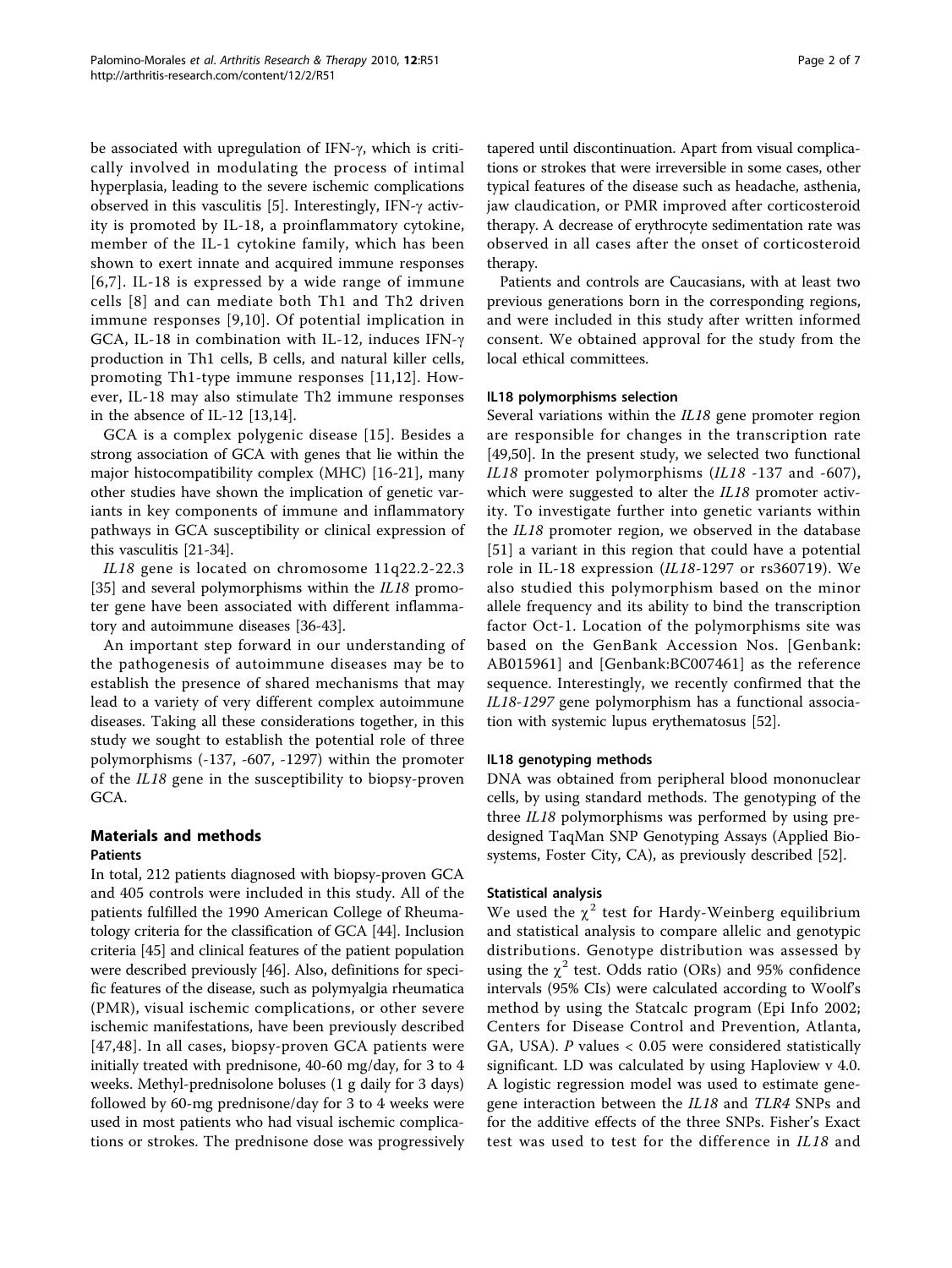TLR4 -risk allele counts between Cases and Controls. Logistic regression analyses were performed by using the software STATA (v.10.1).

## Results

## IL18 gene polymorphisms are associated with susceptibility to GCA

The case/control ratio was 1:2, approximately. The estimated power of this study for an estimated OR between 1.5 and 2.0 was 77% to 99.5%.

No evidence of departure from Hardy-Weinberg equilibrium was observed in controls.

Table 1 shows the allele and genotype frequencies of the IL18 -137 G>C, -607 C>A, and -1,297 T>C polymorphisms in biopsy-proven GCA patients and healthy subjects.

No significant association between the IL18 -137 G>C and GCA was observed. However, when the IL18 -607 C>A was assessed, we found that the frequency of allele A was significantly increased in biopsy-proven GCA patients compared with controls (47.8% versus 40.9%, respectively;  $P = 0.02$ ; OR, 1.32; 95% CI, 1.04-1.69). It was due to a significantly increased frequency of homozygosity for the IL18 -607 A/A genotype in the group of patients with biopsy-proven GCA compared with

controls (20.4% versus 13.8 in patients and controls, respectively; IL18 -607 A/A homozygous versus IL18  $-607$  C/A plus IL18  $-607$  C/C:  $P = 0.04$ ; OR, 1.59; 95% CI, 1.02-2.46) (Table 1).

Interestingly, a significant association between biopsyproven GCA and the IL18-1297 T>C was also found. In this regard, the IL18-1297 allele C frequency was significantly increased in biopsy-proven GCA patients (30.7%) compared with controls  $(23.0%)$   $(P = 0.003; OR, 1.48;$ 95% CI, 1.13-1.95) (Table 1). Moreover, the genotype distribution of the IL18-1297 T>C polymorphism disclosed statistically significant differences between biopsy-proven GCA patients and controls ( $P = 0.011$ ). It was due to a reduced frequency of individuals carrying the IL18-1297 T/T genotype in the group of biopsy-proven GCA patients (46.7%) compared with the controls (58.5%). In this regard, an increased susceptibility to GCA was observed in individuals carrying the IL18-1297 C/C or the  $IL18-1297$  C/T genotypes ( $IL18-1297$  C/C) plus T/C genotypes versus T/T genotype in GCA patients compared with controls:  $P = 0.005$ ; OR, 1.61; 95% CI, 1.15-2.25). We did not perform a haplotype analysis because the most associated SNP rs360719 (-1297) is not located in a haplotype block, but is a singleton.

| Table 1 IL18 gene polymorphisms in a series of biopsy-proven GCA and matched controls |  |  |  |
|---------------------------------------------------------------------------------------|--|--|--|
|---------------------------------------------------------------------------------------|--|--|--|

| IL18<br>Polymorphisms                         | <b>GCA</b> patients<br>Number (%) | <b>Healthy controls</b><br>Number (%) |           |                   |
|-----------------------------------------------|-----------------------------------|---------------------------------------|-----------|-------------------|
| $-137$ (G $\text{-}$ $\text{-}$ C) (rs187238) | Number = $212$                    | Number = $403$                        | P value   | OR (95% CI)       |
| G/G                                           | 106 (50.0)                        | 224 (55.6)                            | Reference |                   |
| G/C                                           | 94 (44.3)                         | 159 (39.4)                            | 0.20      | $1.25(0.87-1.79)$ |
| C/C                                           | 12(5.7)                           | 20(5.0)                               | 0.53      | 1.27 (0.56-2.84)  |
| G                                             | 306 (72.2)                        | 607 (75.3)                            | Reference |                   |
| C                                             | 118 (27.8)                        | 199 (24.7)                            | 0.23      | $1.18(0.89-1.55)$ |
| -607 (C->A) (rs1946518) <sup>a</sup>          | Number $= 212$                    | Number = $405$                        | $P$ value | OR (95% CI)       |
| C/C                                           | 53 (24.9)                         | 129 (31.9)                            | Reference |                   |
| C/A                                           | 116(54.7)                         | 220 (54.3)                            | 0.21      | 1.28 (0.85-1.94)  |
| A/A                                           | 43 (20.4)                         | 56 (13.8)                             | 0.02      | 1.87 (1.09-3.21)  |
| С                                             | 221 (52.2)                        | 478 (59.1)                            | Reference |                   |
| Α                                             | 203 (47.8)                        | 332 (40.9)                            | 0.02      | 1.32 (1.04-1.69)  |
| $-1297$ (T->C) (rs360719) <sup>b</sup>        | Number = $212$                    | Number = $405$                        | $P$ value | OR (95% CI)       |
| T/T                                           | 99 (46.7)                         | 237 (58.5)                            | Reference |                   |
| T/C                                           | 96 (45.3)                         | 150 (37.0)                            | 0.02      | 1.53 (1.07-2.20)  |
| C/C                                           | 17(8.0)                           | 18 (4.4)                              | 0.02      | 2.26 (1.063-4.82) |
| T                                             | 294 (69.3)                        | 624 (77.0)                            | Reference |                   |
| C                                             | 130 (30.7)                        | 186 (23.0)                            | 0.003     | 1.48 (1.13-1.95)  |

<sup>a</sup>Genotype distribution for the IL18 -607 (C->A) polymorphism:  $P = 0.054$ .

<sup>b</sup>Genotype distribution for the IL18 -1297 (T->C) (rs360719):  $P = 0.011$ .

Genotype frequencies for the IL18 -607 (C->A) (rs1946518) polymorphism: IL18 -607 A/A homozygous versus IL18 -607 C/A plus IL18 -607 C/C: P = 0.04; OR, 1.59; 95% CI, 1.02-2.46.

Genotype frequencies for the IL18-1297 (T->C) (rs360719) polymorphism: IL18-1297 C/C plus IL18-1297 T/C genotypes compared to IL18-1297 T/T genotype: P = 0.005; OR, 1.61; 95% CI, 1.15-2.25.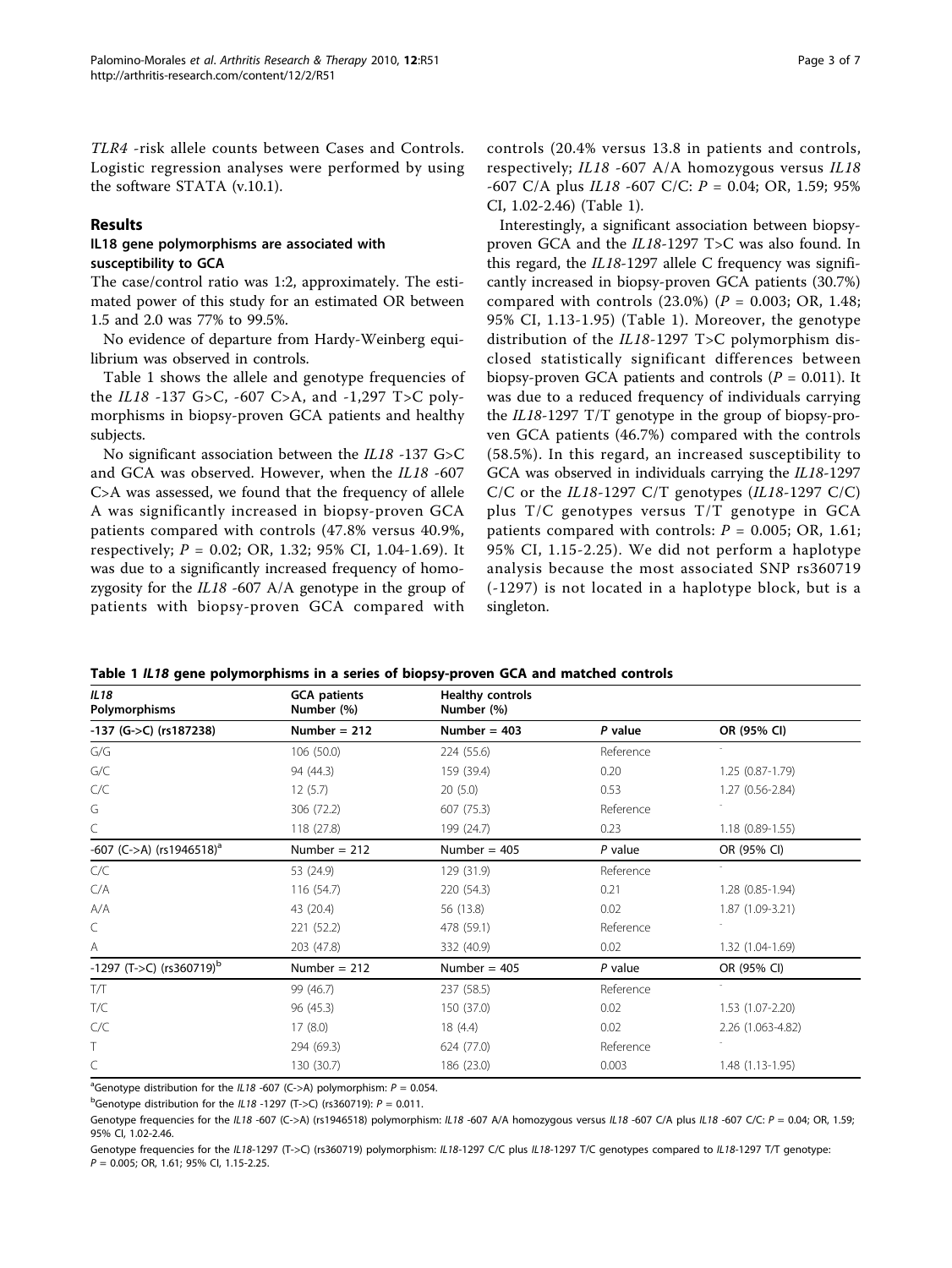## IL18 gene polymorphisms are not associated with clinical manifestation of GCA patients

In a further step, we stratified GCA patients according to the presence of PMR, visual ischemic complications, and severe ischemic manifestations. However, no significant differences were observed when GCA patients were compared according to the presence or absence of these specific clinical features of the disease (data not shown).

## Additive effects of the IL18 and TLR4 risk alleles in GCA

We recently reported an association between the TLR4 Asp299Gly polymorphism and GCA in our population [[46\]](#page-6-0). In the present study, we investigated the potential combined effect of the risk IL18 and TLR4 alleles on GCA susceptibility by using an additive logistic regression model. The distribution of the different combinations of IL18 and TLR4 risk alleles in GCA patients and controls is shown in Additional file [1](#page-4-0). The overall difference in risk allele counts between GCA patients and controls was statistical significance,  $P = 0.01$ . We observed an additive effect of risk alleles on susceptibility to GCA. Figure 1 shows the OR for GCA according to the presence of one or two and three or more risk alleles among these three genetic variants, by using the individuals with zero risk allele as the reference group. As shown in the figure, the risk of GCA increases as a function of the number of risk alleles, in an additive manner. Thus, the OR for GCA is 1.9 (CI, 1.1-2.3) for carriers of one or two risk alleles, and 3.7 (CI, 1.9-7.2) for carriers of three or more risk alleles.

#### **Discussion**

In the present study, we examined for the first time the contribution of three polymorphisms in the promoter region of the IL18 gene for the susceptibility to GCA. Our results support a potential role of the IL18 -607 C>A (rs1946518) and the IL18-1297 T>C (rs360719) gene polymorphisms in the predisposition to biopsyproven GCA. Individuals carrying the IL18 -607 A/A showed an increased risk of having GCA compared with controls. A protective effect against the development of GCA was found in individuals carrying the IL18-1297 T/T genotype. In contrast, an increased risk of GCA was observed in individuals carrying the IL18- 1297 allele C.

Proinflammatory cytokines play a major role in the pathogenesis of GCA [[53\]](#page-6-0), a disease associated with a high inflammatory response [\[54](#page-6-0)]. IL-18 is a proinflammatory cytokine that induces T-helper 1 differentiation and has cytotoxic T-lymphocyte functions. IL-18 has also emerged as a pivotal cytokine in different autoimmune diseases [\[55\]](#page-6-0). A number of functional polymorphisms within the proximal promoter of the IL18 gene that may interfere with transcription-factor-binding sites have been verified [[49,50](#page-6-0)]. The implication of the IL18 -1297 T>C polymorphism in the susceptibility to GCA also has functional relevance because recent data from our group confirmed that the relative quantification of mRNA performed in total RNA from 23 healthy individuals carrying different genotypes for IL18 -1297 T>C (rs360719) polymorphism was associated with an increased expression in individuals carrying the C allele

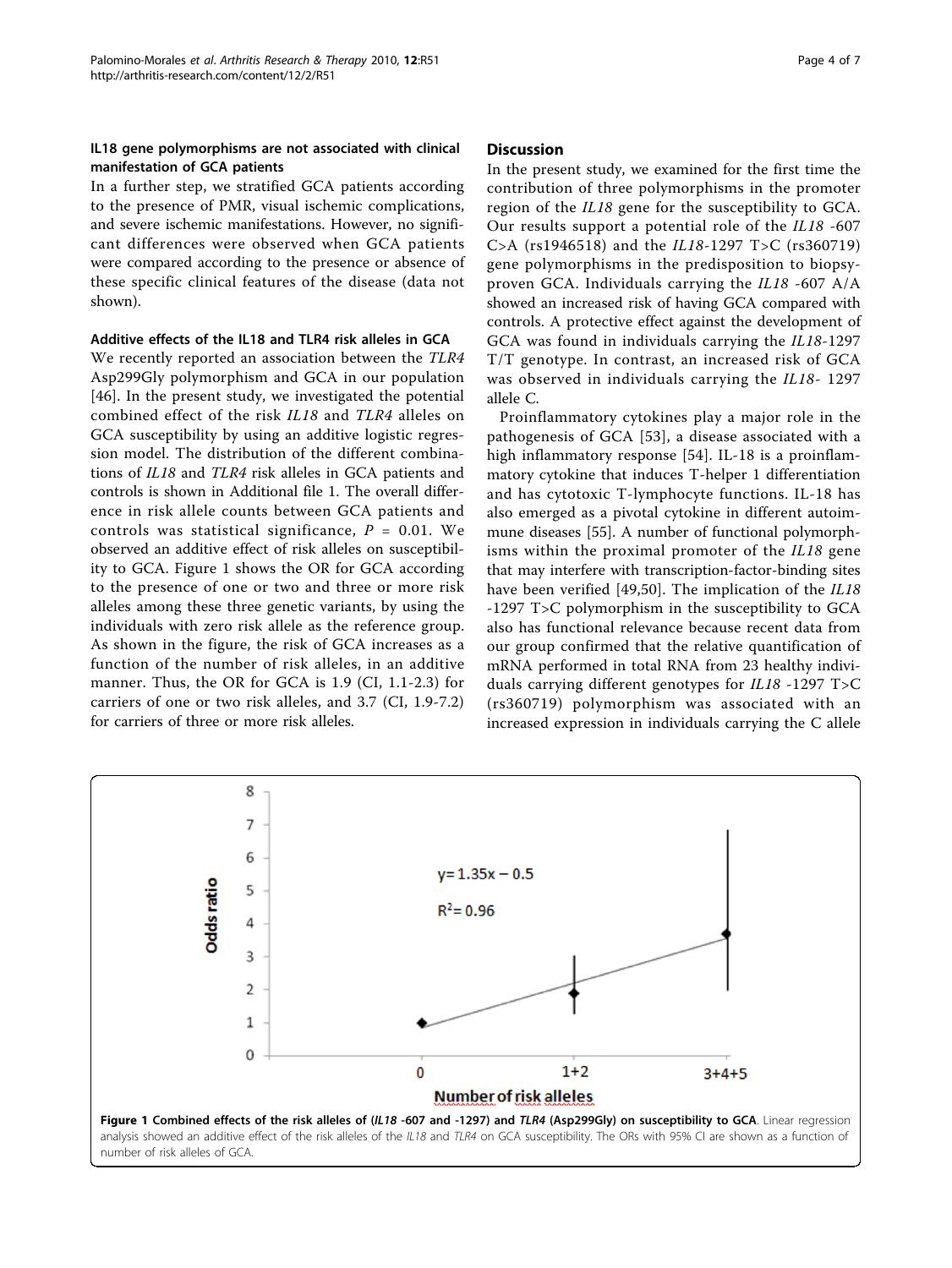<span id="page-4-0"></span>(CC+CT versus TT) [\[52\]](#page-6-0). Interestingly, Nabili et al. [[56](#page-6-0)] reported and increased expression of IL18 in temporal artery biopsies of GCA patients, with no correlation with clinical manifestations or hematologic parameters. All these data are in accordance with our results and support a potential role of these gene variants in the susceptibility to GCA but not in the phenotypic expression of this vasculitis.

It has been proposed that a variety of inflammatory and autoimmune diseases may share common pathogenic mechanisms. IL18 promoter gene polymorphisms have been associated with several autoimmune diseases. With respect to this, an association of the IL18 -137 G>C [rs187238] but not the IL18 -607 C>A (rs1946518) gene polymorphism with susceptibility to type I diabetes was reported in a study [\[39](#page-6-0)]. However, another study of the same two promoter polymorphisms in patients with type I diabetes showed an increased frequency of IL18 -607 CA genotype compared with control subjects, but no significant difference in the IL18 -137 allele frequencies [\[57](#page-6-0)]. No significant association was found when the IL18 -137 G>C (rs187238) and the IL18 -607 C>A (rs1946518) gene polymorphisms were studied in patients with multiple sclerosis, Crohn disease, or ulcerative colitis [\[50,58](#page-6-0)].

In keeping with the results derived from a study on Spanish individuals diagnosed with rheumatoid arthritis (RA) [\[59](#page-6-0)], in the present study, we did not find a significant association between the IL18 -137 (rs187238) polymorphism and biopsy-proven GCA.

A protective effect mediated by the IL18 -607 A/A genotype was observed in Asian patients with RA [[43](#page-6-0)]. It was not the case for Spanish individuals with RA [\[59](#page-6-0)]. However, according to our results, an association exists between biopsy-proven GCA and the IL18 -607 (rs1946518) gene polymorphism. Moreover, our data show an additional association of biopsy-proven GCA with IL18 -1297 T>C (rs360719).

Taken together, the different results in terms of disease susceptibility mediated by the IL18 gene polymorphisms in different autoimmune diseases support the notion that different pathogenic mechanisms are involved in the development of polygenic diseases.

Although our data show a clear association of these polymorphisms with GCA susceptibility in the Spanish population, further studies in other populations with different genetic backgrounds are needed to clarify fully the implication of IL18 promoter polymorphisms in GCA susceptibility. However, most genetic associations reported in Spanish patients with GCA also have been replicated in other populations, such as HLA-DRB1 in North American [\[16](#page-5-0),[17\]](#page-5-0), Danish [[21](#page-5-0)], French [[60](#page-6-0)], and Swiss [[61](#page-6-0)], and IL-6 promoter and eNOS polymorphisms, in Italians [[24](#page-5-0),[28\]](#page-5-0). This evidence may indicate a high reproducibility of the genetic associations with GCA among different populations and that the potential association with IL18 may be also found in other populations. Nevertheless, the lack of genome-wide association studies or whole-genome-scan linkage studies in GCA makes necessary an independent replication study to confirm our results by using a population of a different genetic background.

When we determined the joint effect of the risk alleles of IL18 and TLR4, we observed a considerably increased risk of GCA (OR, 3.7) for those 25% GCA patients who carried three or more risk alleles compared with those who carried none. Interestingly, this OR was higher than that obtained for any IL18 or TLR4 SNPs individually (OR, 1.37 for IL18 -607; OR, 1.48 for IL18 -1297, and OR, 1.65 for TLR4 +896 G allele). The additive effect observed between IL18 and TLR4 suggests that combining information from common risk polymorphisms could improve disease prediction. These observations, as well as the findings showing that IL18 and TLR4 genetic variants are associated with other autoimmune diseases [[33,](#page-5-0)[39](#page-6-0)-[41,50,52,62](#page-6-0)-[64\]](#page-6-0), support the pivotal role of innate immunity in the development of autoimmunity and GCA. Nevertheless, further studies in other populations are required to validate our findings.

## Conclusions

The present study shows for the first time that IL18 gene promoter polymorphisms are associated with susceptibility to biopsy-proven GCA. In addition, an additive effect between the risk IL18 and TLR4 alleles was observed.

Additional file 1: Supplementary table. Distribution of IL18/TLR4 genotype combinations in GCA patients and controls.

#### Abbreviations

CI: confidence interval; GCA: giant cell arteritis; IL18: interleukin 18; OR: odds ratio; SNP: single-nucleotide polymorphism; TLR4: Toll-like receptor 4.

#### Acknowledgements

We thank Sofia Vargas and Gema Robledo for their invaluable contribution in the collection, isolation, and storage of the DNA samples. We also thank Sara Abel Liz, Maria Soledad Folgosa Rodriguez, and Ana Maria Ramos Gandoy, nurses from the Rheumatology Division (Hospital Xeral-Calde, Lugo, Spain) for their valuable help in the collection of samples. This study was supported by a grant from Fondo de Investigaciones Sanitarias PI06-0024 (Spain) and in part by Junta de Andalucía, grupo CTS-180 (Spain). This work was partially supported by the RETICS Program, RD08/0075 (RIER), from Instituto de Salud Carlos III (ISCIII).

#### Author details

<sup>1</sup>Instituto de Parasitología y Biomedicina Lopez-Neyra, CSIC, Parque Tecnológico de Ciencias de la Salud, Avenida del Conocimiento s/n Armilla, Granada-18100, Spain. <sup>2</sup>Division of Rheumatology, Hospital Xeral-Calde, c/Dr. Ochoa, Lugo 27004, Spain. <sup>3</sup>Rheumatology Service, Hospital Clínico San Carlos, c/Profesor Martín Lagos, S/N Madrid - 28040, Spain. <sup>4</sup>Department of Rheumatology, Hospital de la Princesa, Universidad Autónoma, c/Diego de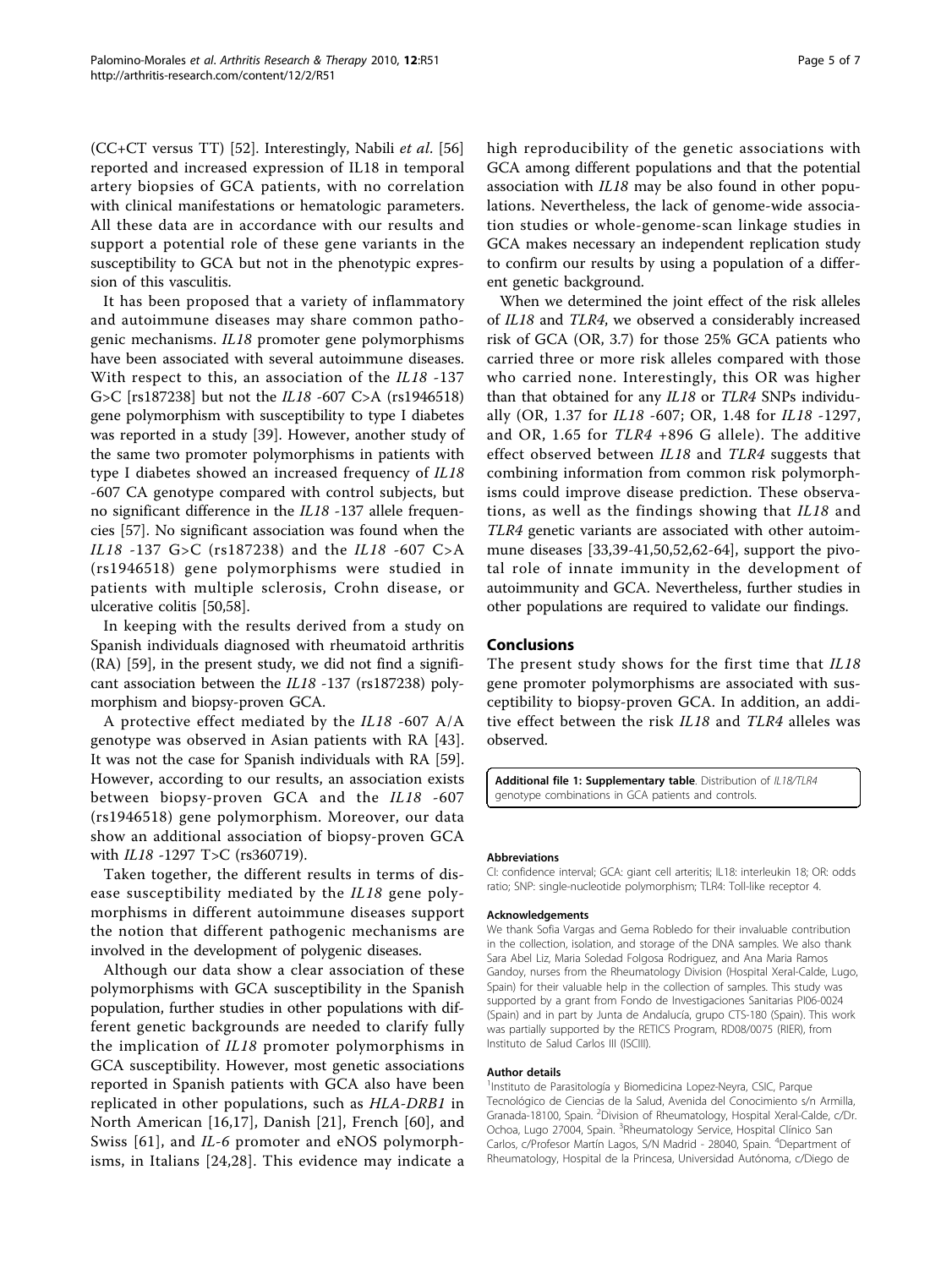<span id="page-5-0"></span>León 62, Madrid, 28006, Spain. <sup>5</sup>Department of Internal Medicine, Hospital Clínico San Cecílio, Avenida Doctor Olóriz 16 Granada 18012, Spain. <sup>6</sup>Division of Rheumatology, Hospital Universitario Marques de Valdecilla, Santander-39008, Spain.

#### Authors' contributions

RPM carried out genotyping, participated in the design of the study, data analysis, and helped to draft the manuscript. TRV participated in the acquisition and interpretation of data and in the design of the study. OT participated in the acquisition and interpretation of data. ICM participated in the acquisition and interpretation of data. SC has been involved in the acquisition and interpretation of data and in revising it critically for important intellectual content. JAM participated in the acquisition and interpretation of data. JLC participated in the acquisition and interpretation of data. BF has been involved in the acquisition and interpretation of data and in revising it critically for important intellectual content. MAG-G made substantial contributions to the conception and design of the study, acquisition of data, coordination, helped to draft the manuscript, and gave final approval of the version to be published. JM made substantial contributions to the conception and design of the study, acquisition of data, and coordination, helped to draft the manuscript, and gave final approval of the version to be published.

#### Competing interests

The authors declare that they have no competing interests.

Received: 10 September 2009 Revised: 2 March 2010 Accepted: 23 March 2010 Published: 23 March 2010

#### References

- Salvarani C, Cantini F, Boiardi L, Hunder GG: [Polymyalgia rheumatica and](http://www.ncbi.nlm.nih.gov/pubmed/12140303?dopt=Abstract) [giant-cell arteritis.](http://www.ncbi.nlm.nih.gov/pubmed/12140303?dopt=Abstract) N Engl J Med 2002, 347:261-271.
- 2. Gonzalez-Gay MA, Garcia-Porrua C: [Epidemiology of the vasculitides.](http://www.ncbi.nlm.nih.gov/pubmed/11723761?dopt=Abstract) Rheum Dis Clin North Am 2001, 27:729-749.
- 3. Gonzalez-Gay MA, Vazquez-Rodriguez TR, Lopez-Diaz MJ, Miranda-Filloy JA, Gonzalez-Juanatey C, Martin J, Llorca J: [Epidemiology of giant cell arteritis](http://www.ncbi.nlm.nih.gov/pubmed/19790127?dopt=Abstract) [and polymyalgia rheumatica.](http://www.ncbi.nlm.nih.gov/pubmed/19790127?dopt=Abstract) Arthritis Rheum 2009, 61:1454-1461.
- 4. Weyand CM, Ma-Krupa W, Pryshchep O, Gröschel S, Bernardino R, Goronzy JJ: [Vascular dendritic cells in giant cell arteritis.](http://www.ncbi.nlm.nih.gov/pubmed/16461802?dopt=Abstract) Ann N Y Acad Sci 2005, 1062:195-208.
- 5. Weyand CM, Goronzy JJ: [The Dunlop-Dottridge Lecture: the pathogenesis](http://www.ncbi.nlm.nih.gov/pubmed/10685826?dopt=Abstract) [of giant cell arteritis.](http://www.ncbi.nlm.nih.gov/pubmed/10685826?dopt=Abstract) J Rheumatol 2000, 27:517-522.
- 6. Gracie JA, Robertson SE, McInnes IB: [Interleukin-18.](http://www.ncbi.nlm.nih.gov/pubmed/12554798?dopt=Abstract) J Leukoc Biol 2003, 73:213-224.
- 7. McInnes IB, Gracie JA, Leung BP, Wei XQ, Liew FY: [Interleukin 18: a](http://www.ncbi.nlm.nih.gov/pubmed/10871869?dopt=Abstract) [pleiotropic participant in chronic inflammation.](http://www.ncbi.nlm.nih.gov/pubmed/10871869?dopt=Abstract) Immunol Today 2000, 21:312-315.
- Dinarello CA: [Interleukin-18.](http://www.ncbi.nlm.nih.gov/pubmed/10525448?dopt=Abstract) Methods 1999, 19:121-132.
- Nakanishi K, Yoshimoto T, Tsutsui H, Okamura H: [Interleukin-18 regulates](http://www.ncbi.nlm.nih.gov/pubmed/11244043?dopt=Abstract) [both Th1 and Th2 responses.](http://www.ncbi.nlm.nih.gov/pubmed/11244043?dopt=Abstract) Annu Rev Immunol 2001, 19:423-474.
- 10. Nakanishi K, Yoshimoto T, Tsutsui H, Okamura H: [Interleukin-18 is a unique](http://www.ncbi.nlm.nih.gov/pubmed/11312119?dopt=Abstract) [cytokine that stimulates both Th1 and Th2 responses depending on its](http://www.ncbi.nlm.nih.gov/pubmed/11312119?dopt=Abstract) [cytokine milieu.](http://www.ncbi.nlm.nih.gov/pubmed/11312119?dopt=Abstract) Cytokine Growth Factor Rev 2001, 12:53-72.
- 11. Yoshimoto T, Takeda K, Tanaka T, Ohkusu K, Kashiwamura S, Okamura H, Akira S, Nakanishi K: [IL-12 up-regulates IL-18 receptor expression on T](http://www.ncbi.nlm.nih.gov/pubmed/9759857?dopt=Abstract) [cells, Th1 cells, and B cells: synergism with IL-18 for IFN-gamma](http://www.ncbi.nlm.nih.gov/pubmed/9759857?dopt=Abstract) [production.](http://www.ncbi.nlm.nih.gov/pubmed/9759857?dopt=Abstract) J Immunol 1998, 161:3400-3407.
- 12. Tominaga K, Yoshimoto T, Torigoe K, Kurimoto M, Matsui K, Hada T, Okamura H, Nakanishi K: [IL-12 synergizes with IL-18 or IL-1beta for IFN](http://www.ncbi.nlm.nih.gov/pubmed/10653850?dopt=Abstract)[gamma production from human T cells.](http://www.ncbi.nlm.nih.gov/pubmed/10653850?dopt=Abstract) Int Immunol 2000, 12:151-160.
- 13. Yoshimoto T, Mizutani H, Tsutsui H, Noben-Trauth N, Yamanaka K, Tanaka M, Izumi S, Okamura H, Paul WE, Nakanishi K: [IL-18 induction of](http://www.ncbi.nlm.nih.gov/pubmed/11248805?dopt=Abstract) [IgE: dependence on CD4+ T cells, IL-4 and STAT6.](http://www.ncbi.nlm.nih.gov/pubmed/11248805?dopt=Abstract) Nat Immunol 2000, 1:132-137.
- 14. Yoshimoto T, Tsutsui H, Tominaga K, Hoshino K, Okamura H, Akira S, Paul WE, Nakanishi K: [IL-18, although antiallergic when administered with](http://www.ncbi.nlm.nih.gov/pubmed/10570181?dopt=Abstract) [IL-12, stimulates IL-4 and histamine release by basophils.](http://www.ncbi.nlm.nih.gov/pubmed/10570181?dopt=Abstract) Proc Natl Acad Sci USA 1999, 96:13962-13966.
- 15. Gonzalez-Gay MA, Amoli MM, Garcia-Porrua C, Ollier WE: [Genetic markers](http://www.ncbi.nlm.nih.gov/pubmed/12920695?dopt=Abstract) [of disease susceptibility and severity in giant cell arteritis and](http://www.ncbi.nlm.nih.gov/pubmed/12920695?dopt=Abstract) [polymyalgia rheumatica.](http://www.ncbi.nlm.nih.gov/pubmed/12920695?dopt=Abstract) Semin Arthritis Rheum 2003, 33:38-48.
- 16. Weyand CM, Hicok KC, Hunder GG, Goronzy JJ: [The HLA-DRB1 locus as a](http://www.ncbi.nlm.nih.gov/pubmed/1469092?dopt=Abstract) [genetic component in giant cell arteritis: mapping of a disease-linked](http://www.ncbi.nlm.nih.gov/pubmed/1469092?dopt=Abstract) [sequence motif to the antigen binding site of the HLA-DR molecule.](http://www.ncbi.nlm.nih.gov/pubmed/1469092?dopt=Abstract) J Clin Invest 1992, 90:2355-2361.
- 17. Weyand CM, Hunder NN, Hicok KC, Hunder GG, Goronzy JJ: [HLA-DRB1](http://www.ncbi.nlm.nih.gov/pubmed/8147928?dopt=Abstract) [alleles in polymyalgia rheumatica, giant cell arteritis, and rheumatoid](http://www.ncbi.nlm.nih.gov/pubmed/8147928?dopt=Abstract) [arthritis.](http://www.ncbi.nlm.nih.gov/pubmed/8147928?dopt=Abstract) Arthritis Rheum 1994, 37:514-520.
- 18. Dababneh A, Gonzalez-Gay MA, Garcia-Porrua C, Hajeer A, Thomson W, Ollier W: [Giant cell arteritis and polymyalgia rheumatica can be](http://www.ncbi.nlm.nih.gov/pubmed/9818656?dopt=Abstract) [differentiated by distinct patterns of HLA class II association.](http://www.ncbi.nlm.nih.gov/pubmed/9818656?dopt=Abstract) J Rheumatol 1998, 25:2140-2145.
- 19. Mattey DL, Hajeer AH, Dababneh A, Thomson W, González-Gay MA, García-Porrúa C, Ollier WE: [Association of giant cell arteritis and polymyalgia](http://www.ncbi.nlm.nih.gov/pubmed/10943865?dopt=Abstract) [rheumatica with different tumor necrosis factor microsatellite](http://www.ncbi.nlm.nih.gov/pubmed/10943865?dopt=Abstract) [polymorphisms.](http://www.ncbi.nlm.nih.gov/pubmed/10943865?dopt=Abstract) Arthritis Rheum 2000, 43:1749-1755.
- 20. Gonzalez-Gay MA, Rueda B, Vilchez JR, Lopez-Nevot MA, Robledo G, Ruiz MP, Fernández O, Garcia-Porrua C, Gonzalez-Escribano MF, Martín J: [Contribution of MHC class I region to genetic susceptibility for giant cell](http://www.ncbi.nlm.nih.gov/pubmed/17003171?dopt=Abstract) [arteritis.](http://www.ncbi.nlm.nih.gov/pubmed/17003171?dopt=Abstract) Rheumatology 2007, 46:431-434.
- 21. Jacobsen S, Baslund B, Madsen HO, Tvede N, Svejgaard A, Garred P: [Mannose-binding lectin variant alleles and HLA-DR4 alleles are](http://www.ncbi.nlm.nih.gov/pubmed/12375325?dopt=Abstract) [associated with giant cell arteritis.](http://www.ncbi.nlm.nih.gov/pubmed/12375325?dopt=Abstract) J Rheumatol 2002, 29:2148-21453.
- 22. Gonzalez-Gay MA, Hajeer AH, Dababneh A, Garcia-Porrua C, Amoli MM, Llorca J, Ollier WE: [Interferon-gamma gene microsatellite polymorphisms](http://www.ncbi.nlm.nih.gov/pubmed/15675129?dopt=Abstract) [in patients with biopsy-proven giant cell arteritis and isolated](http://www.ncbi.nlm.nih.gov/pubmed/15675129?dopt=Abstract) [polymyalgia rheumatica.](http://www.ncbi.nlm.nih.gov/pubmed/15675129?dopt=Abstract) Clin Exp Rheumatol 2004, 22(6 Suppl 36):S18-S20.
- 23. Gonzalez-Gay MA, Hajeer AH, Dababneh A, Garcia-Porrua C, Mattey DL, Amoli MM, Thomson W, Ollier WE: [IL-6 promoter polymorphism at](http://www.ncbi.nlm.nih.gov/pubmed/12051396?dopt=Abstract) [position -174 modulates the phenotypic expression of polymyalgia](http://www.ncbi.nlm.nih.gov/pubmed/12051396?dopt=Abstract) [rheumatica in biopsy-proven giant cell arteritis.](http://www.ncbi.nlm.nih.gov/pubmed/12051396?dopt=Abstract) Clin Exp Rheumatol 2002, 20:179-184.
- 24. Salvarani C, Casali B, Farnetti E, Pipitone N, Nicoli D, Macchioni P, Cimino L, Bajocchi G, Catanoso MG, Boiardi L: [Interleukin-6 promoter polymorphism](http://www.ncbi.nlm.nih.gov/pubmed/16265697?dopt=Abstract) [at position -174 in giant cell arteritis.](http://www.ncbi.nlm.nih.gov/pubmed/16265697?dopt=Abstract) J Rheumatol 2005, 32:2173-2177.
- 25. Boiardi L, Casali B, Farnetti E, Pipitone N, Nicoli D, Macchioni P, Cimino L, Bajocchi G, Catanoso MG, Pattacini L, Salvarani C: [Interleukin-10 promoter](http://www.ncbi.nlm.nih.gov/pubmed/17133531?dopt=Abstract) [polymorphisms in giant cell arteritis.](http://www.ncbi.nlm.nih.gov/pubmed/17133531?dopt=Abstract) Arthritis Rheum 2006, 54:4011-4017.
- 26. Rueda B, Roibas B, Martin J, Gonzalez-Gay MA: [Influence of interleukin 10](http://www.ncbi.nlm.nih.gov/pubmed/17552041?dopt=Abstract) [promoter polymorphisms in susceptibility to giant cell arteritis in](http://www.ncbi.nlm.nih.gov/pubmed/17552041?dopt=Abstract) [Northwestern Spain.](http://www.ncbi.nlm.nih.gov/pubmed/17552041?dopt=Abstract) J Rheumatol 2007, 34:1535-1539.
- 27. Salvarani C, Casali B, Boiardi L, Ranzi A, Macchioni P, Nicoli D, Farnetti E, Brini M, Portioli I: [Intercellular adhesion molecule 1 gene polymorphisms](http://www.ncbi.nlm.nih.gov/pubmed/10813290?dopt=Abstract) [in polymyalgia rheumatica/giant cell arteritis: association with disease](http://www.ncbi.nlm.nih.gov/pubmed/10813290?dopt=Abstract) [risk and severity.](http://www.ncbi.nlm.nih.gov/pubmed/10813290?dopt=Abstract) J Rheumatol 2000, 27:1215-1221.
- 28. Salvarani C, Casali B, Nicoli D, Farnetti E, Macchioni P, Catanoso MG, Chen Q, Bajocchi G, Boiardi L: [Endothelial nitric oxide synthase gene](http://www.ncbi.nlm.nih.gov/pubmed/14613286?dopt=Abstract) [polymorphisms in giant cell arteritis.](http://www.ncbi.nlm.nih.gov/pubmed/14613286?dopt=Abstract) Arthritis Rheum 2003, 48:3219-3223.
- 29. Amoli MM, Garcia-Porrua C, Llorca J, Ollier WE, Gonzalez-Gay MA: [Endothelial nitric oxide synthase haplotype associations in biopsy](http://www.ncbi.nlm.nih.gov/pubmed/12966609?dopt=Abstract)[proven giant cell arteritis.](http://www.ncbi.nlm.nih.gov/pubmed/12966609?dopt=Abstract) J Rheumatol 2003, 30:2019-2022.
- 30. Gonzalez-Gay MA, Oliver J, Sanchez E, Garcia-Porrua C, Paco L, Lopez-Nevot MA, Ollier WE, Martin J: [Association of a functional inducible nitric](http://www.ncbi.nlm.nih.gov/pubmed/16265698?dopt=Abstract) [oxide synthase promoter variant with susceptibility to biopsy-proven](http://www.ncbi.nlm.nih.gov/pubmed/16265698?dopt=Abstract) [giant cell arteritis.](http://www.ncbi.nlm.nih.gov/pubmed/16265698?dopt=Abstract) J Rheumatol 2005, 32:2178-2182.
- 31. Rueda B, Lopez-Nevot MA, Lopez-Diaz MJ, Garcia-Porrua C, Martín J, Gonzalez-Gay MA: [A functional variant of vascular endothelial growth](http://www.ncbi.nlm.nih.gov/pubmed/16142870?dopt=Abstract) [factor is associated with severe ischemic complications in giant cell](http://www.ncbi.nlm.nih.gov/pubmed/16142870?dopt=Abstract) [arteritis.](http://www.ncbi.nlm.nih.gov/pubmed/16142870?dopt=Abstract) J Rheumatol 2005, 32:1737-1741.
- 32. Morgan AW, Robinson JI, Barrett JH, Martin J, Walker A, Babbage SJ, Ollier WE, Gonzalez-Gay MA, Isaacs JD: [Association of FCGR2A and](http://www.ncbi.nlm.nih.gov/pubmed/16846526?dopt=Abstract) [FCGR2A-FCGR3A haplotypes with susceptibility to giant cell arteritis.](http://www.ncbi.nlm.nih.gov/pubmed/16846526?dopt=Abstract) Arthritis Res Ther 2006, 8:R109.
- 33. Rueda B, Miranda-Filloy JA, Martin J, Gonzalez-Gay MA: [Association of](http://www.ncbi.nlm.nih.gov/pubmed/18381780?dopt=Abstract) [CD24 gene polymorphisms with susceptibility to biopsy-proven giant](http://www.ncbi.nlm.nih.gov/pubmed/18381780?dopt=Abstract) [cell arteritis.](http://www.ncbi.nlm.nih.gov/pubmed/18381780?dopt=Abstract) J Rheumatol 2008, 35:850-854.
- 34. Rodríguez-Pla A, Beaty TH, Savino PJ, Eagle RC Jr, Seo P, Soloski MJ: [Association of a nonsynonymous single-nucleotide polymorphism of](http://www.ncbi.nlm.nih.gov/pubmed/18512818?dopt=Abstract) [matrix metalloproteinase 9 with giant cell arteritis.](http://www.ncbi.nlm.nih.gov/pubmed/18512818?dopt=Abstract) Arthritis Rheum 2008, 58:1849-1853.